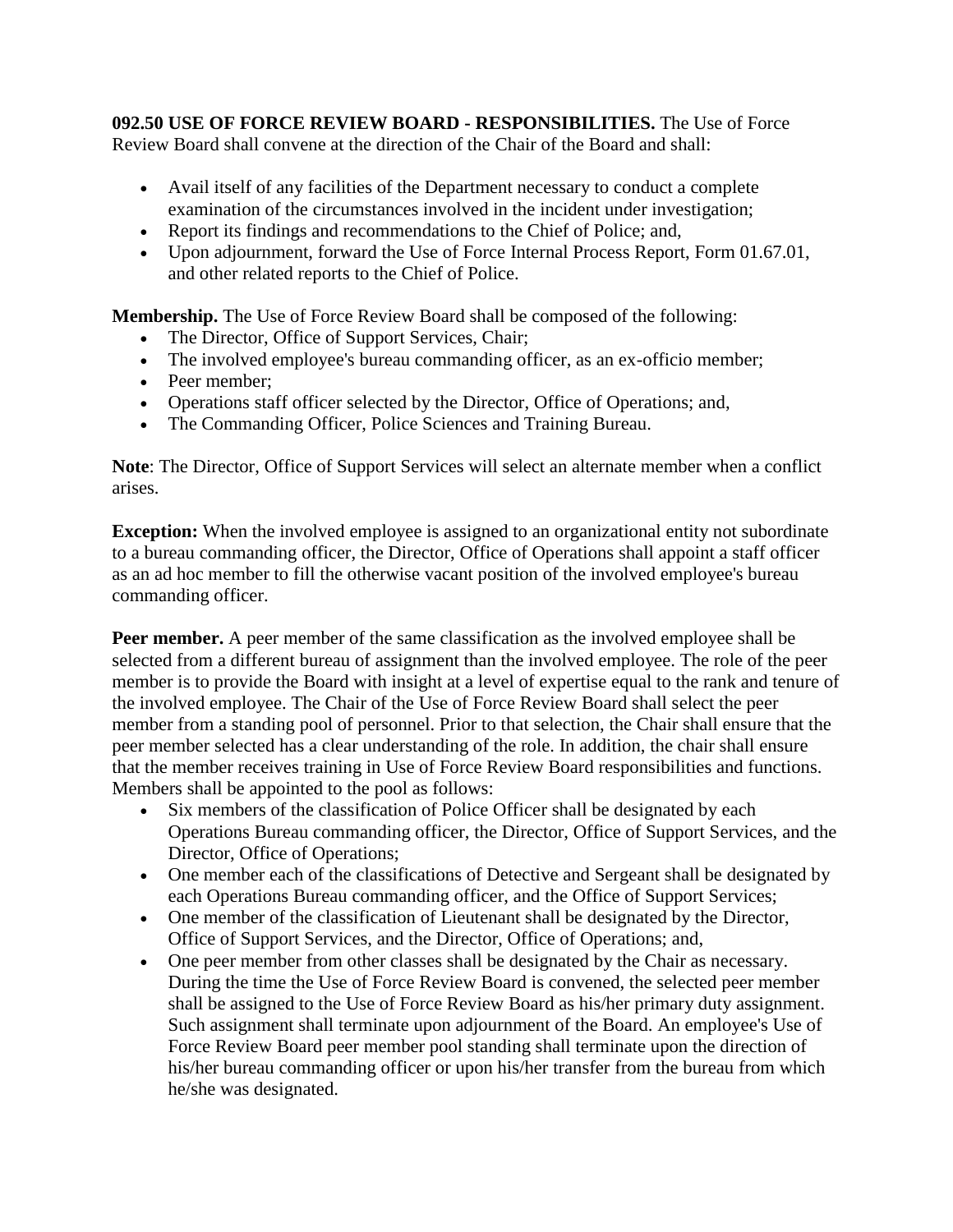**Advisory Committee.** The committee shall be comprised of the following ad hoc members for technical expertise.

- Officer in Charge (OIC), Self Defense Unit, Training Division;
- The Commanding Officer, Use of Force Review Division;
- The Commanding Officer, Police Sciences and Training Bureau's;
- The Commanding Officer, Force Investigation Division (FID);
- The OIC, Tactics Unit, Training Division; and,
- The FID investigative team.

**Special Duties-Chair.** The Chair of the Use of Force Review Board shall, upon receipt, review all investigation reports and convene the Board when the investigation involves:

• In custody death;

**Note:** When reviewing in-custody deaths of juveniles, the Chair of the Use of Force Review Board shall ensure that Force Investigation Division has made the proper notification to the State of California Board of Corrections.

• Death or serious injury resulting from police action except those reportable only as traffic collisions;

**Note:** An injury shall be considered serious when the injury is substantial and requires hospitalization.

- All head strikes with an impact weapon;
- All upper body control hold use of force incidents;
- Discharge of a firearm by sworn and/or security personnel; and,
- Any other incident involving the discharge of a firearm by a Department employee which, in the judgment of the Chair, warrants review.

**Exception:** The Chair, Use of Force Review Board, may, at his or her discretion, choose not to convene the Board in the following instances:

- Discharge of firearm incidents involving only the destruction of animals;
- Accidental discharge of firearm incidents not resulting in injuries AND occurring in the presence of Department employees only AND not involving law enforcement action; and,
- In custody deaths where the cause of death is due to natural causes and there is no use of force or procedural violation by a Department employee.

**Involved Employee.** Whenever an employee becomes involved in a reviewable use of force incident, the employee directly involved may:

- Attend the Use of Force Review Board and observe the presentation of the case; and,
- Address the board on his or her behalf to personally present any relevant information, with the approval of the Chair.

**Office of the Inspector General.** A representative from the Office of the Inspector General may attend any Use of Force Review Board hearing and interview any hearing participant.